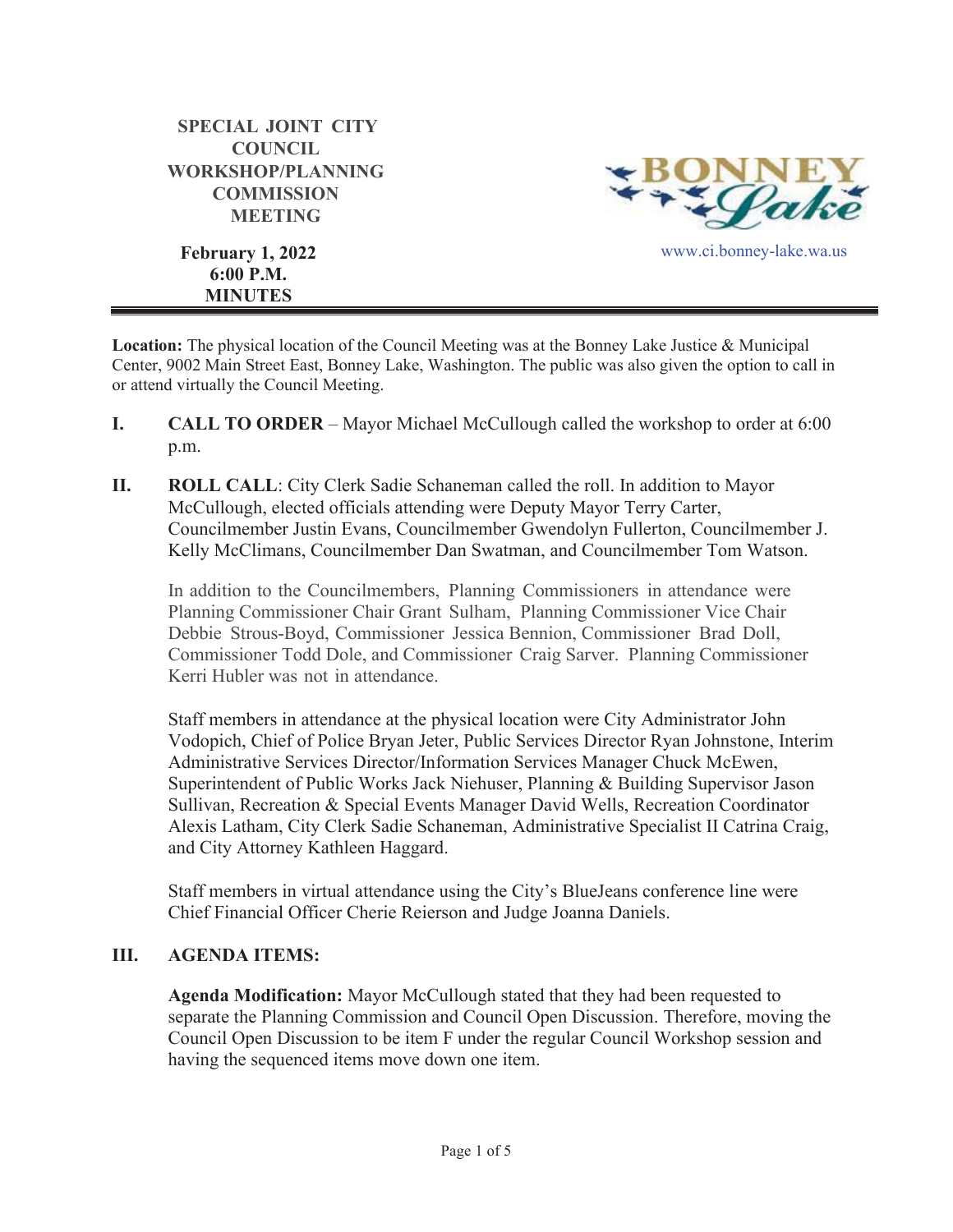**Councilmember Watson motioned to move the Council Open Discussion to the regular Council Workshop session. Councilmember Evans seconded the motion.** 

**Motion to accept the revised agenda to move the Council Open Discussion approved 6-0.** 

### A. **Administering the Oath of Office to Councilmember Appointee**

Mayor McCullough invited Councilmember Appointee Angela Baldwin to come forward and receive the Oath of Office as administered by City Clerk Sadie Schaneman. City Clerk Schaneman administered the Oath of Office to Angela Baldwin in her newly elected capacity of Councilmember. Councilmember Baldwin took her seat on the Council dais.

B. **Review Of Council Minutes:** January 18, 2022 Council Workshop and January 25, 2022 Council Meeting

Councilmembers Watson and Fullerton and Deputy Mayor Carter reported that they had provided City Clerk Schaneman with a number of corrections to the draft minutes. There was a general consensus of the Council to move the revised minutes forward to the next Council meeting for approval.

### C. **Planning Commission Open Discussion:**

Single-Family Zoning. Councilmember Swatman asked for clarification from the Planning Commission on how the new state legislation is going to affect Single-Family Zoning and the Housing Plan. Planning & Building Supervisor Sullivan and the Planning Commission answered questions and said it will be discussed at a future meeting. In addition, Mayor McCullough and Council agreed to have staff draft and submit a comment letter to AWC to be put into the legislative process.

D. **Discussion: AB22-11 - Resolution 3009** - A Resolution Of The City Council Of The City Of Bonney Lake, Pierce County, Washington, For Modifications To The 2021 – 2022 Planning Commission Work Plan.

Planning & Building Supervisor Sullivan presented a PowerPoint presentation and reviewed with Council, Amendments to the 2021 – 2022 Planning Commission Work Plan.

In response to questions from Mayor McCullough and Council, Planning & Building Supervisor Sullivan explained the modifications to the workplan. Council agreed to revisit permitted uses for mini storages at a future discussion.

Planning & Building Supervisor Sullivan explained that the work plan included forming a whole city park plan that would include what is needed vs what the city can afford to be in the parks. Then Council can decide how to fund the parks plan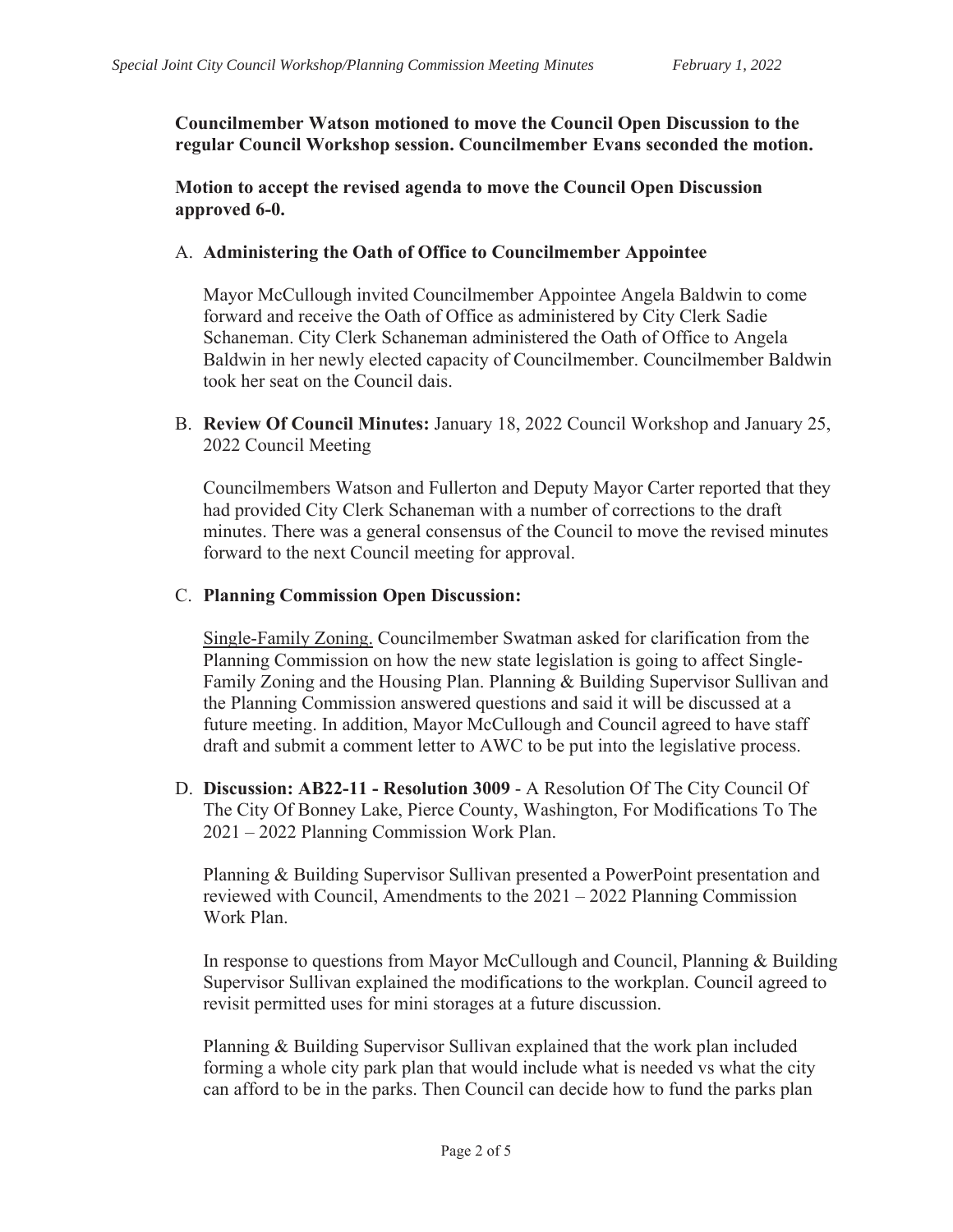ideas. He is anticipating the plan to be adopted the first or second quarter of next year.

E. **Discussion: AB22-15 - Resolution 3013 -** A Resolution of the City Council of the City of Bonney Lake, Pierce County, Washington, Adopting 2044 Growth Targets For Housing Units, Population, And Employment To Be Used In The 2024 Comprehensive Plan Periodic Update.

Planning & Building Supervisor Sullivan presented a PowerPoint presentation and reviewed with Council the 2044 Growth Target. Mayor McCullough and Council discussed specifics including zoning and building lands capacity targets, pipeline projects, population, housing and employment growth estimates. Planning and Building Supervisor Sullivan answered the Council questions and explained the estimates are not locked in and may be revisited in eight years.

# **\*\*End of Special Joint City Council/Planning Commission Meeting\*\***

# **Followed by Regular Council Workshop Items.**

# F. **Councilmembers Open Discussion (moved from item C):**

Senior Center Vaccine Mandate. Deputy Mayor Carter discussed the Senior Center Vaccine Mandate, the Resolution that was adopted last year, and spoke in favor of creating a non-discrimination policy for anyone using City facilities, including staff. Councilmembers ask questions to City Attorney Kathleen Haggard to clarify the current mandates and who they apply to. City Attorney Kathleen Haggard provided clarification and how the Council needs to proceed for any action taken on this issue. Councilmembers discussed, gave their opinions on a vaccination mandate for the Senior Center and agreed for staff to present a motion on next week's agenda.

Police Volunteers. Councilmember Watson suggested the Council consider utilizing volunteers for tasks such as checking parking lots/handicapped parking compliance, assisting with jump starting vehicles and filing police reports, etc. This will help with staffing and to help the Police to be able to respond to other incidents more efficiently. Council agreed to have this item be brought to the Public Safety Committee for discussion.

Council Meetings. Councilmember Watson stated that he would like to start planning for a Town Hall Meeting and a Council Retreat this year before to many days into the year are gone.

South Sound 911 Board. Councilmember McClimans reported that his position on the South Sound 911 Board is complete and discussed their recent move into a new facility, services they provide and the need to be sure to budget for fees that will be passed down to members. Deputy Mayor Carter thanked Councilmember McClimans for his years of service on the South Sound 911 Board.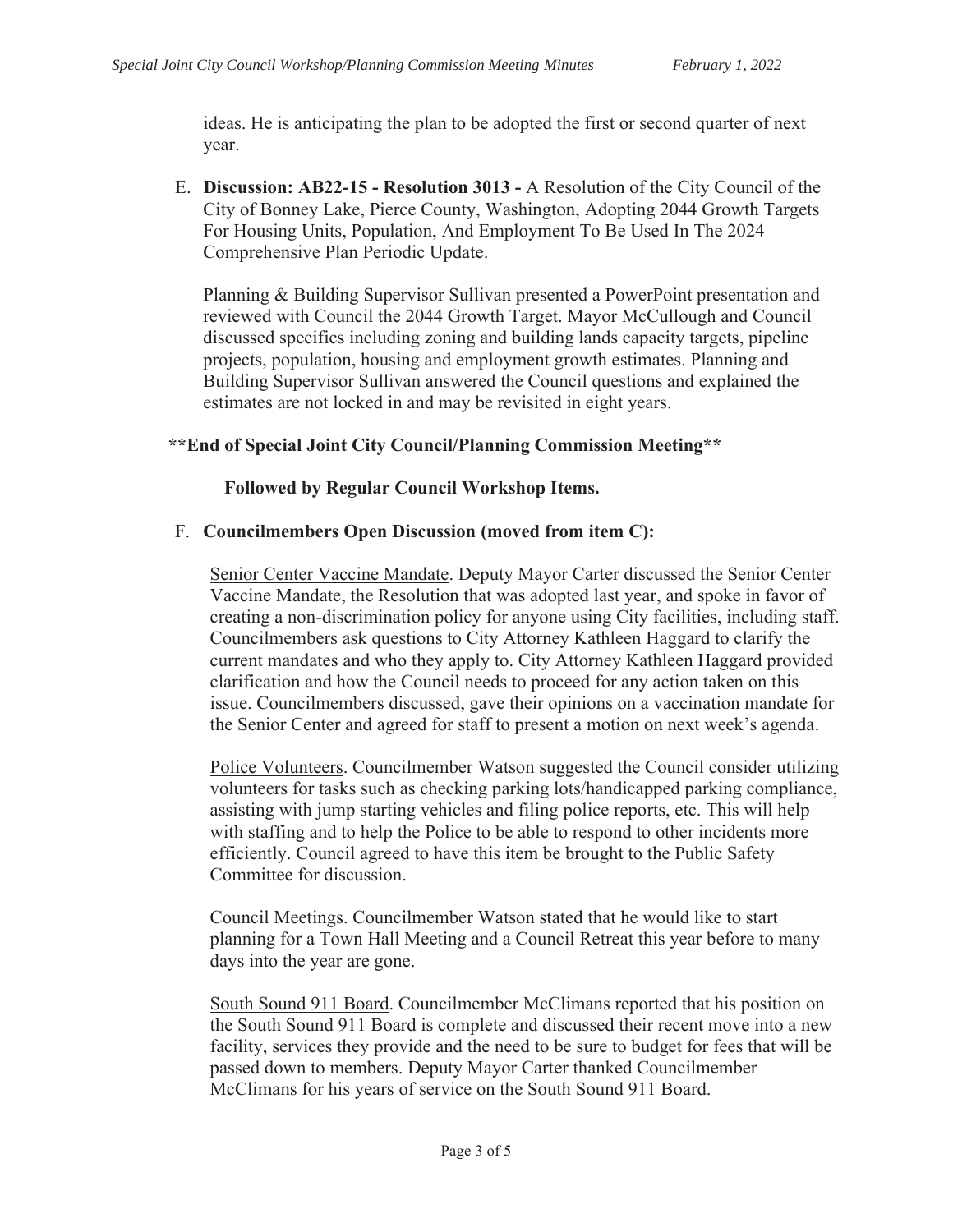Sewer Rate Study. Councilmember Swatman asked how the ARPA Funds were being distributed and if a sewer/water rate study was going to be done. City Administrator stated that Chief Financial Officer Cherie Reierson will be discussing the options that the ARPA funds can be used on. Councilmember Swatman discussed the rates currently and that the Council needs to figure out what to do to lower the rates for residents. He also mentioned the possibility of having someone else take over the sewer operations and possibly forming a committee to work on the water and sewer rates.

G. **Discussion: AB22-17 - Motion** - A Motion Of The City Of Bonney Lake, Pierce County, Washington Authorizing The Mayor To Sign A Letter Extending The Current Interlocal Agreement For The Administration Of The Joint Recreation Program With The Sumner-Bonney Lake School District Through August 31, 2023.

#### **Councilmember Watson moved to approve the Motion AB22-17. Deputy Mayor Carter seconded the motion.**

Councilmember Evans suggested extending the discussion on this topic to the next Council meeting to allow for further citizen input. City Administrator John Vodopich explained that the school board has a meeting next week and need to know where we sit on the extension in order to discuss and vote on it themselves.

Councilmember Evans stated that he will vote yes on this but still wants to know the changes that will be done to run the program better. Mayor McCullough discussed that they are still looking at privatization as an option also. Council also discussed revenue and the vaccination mandates that are in place. City Attorney Kathleen Haggard clarified the current state vaccination mandate for Parks & Recreation only applies to those working in childcare and in schools and not patrons.

#### **Motion approved 7-0.**

#### H. **Discussion:** Park Bond As A Future Funding Source

Chief Financial Officer Cherie Reierson reported on options to consider when looking at a Park Bond and the costs of each. Council asked questions on each option to which Chief Financial Officer Reierson and Planning & Building Supervisor Sullivan answered. Planning & Building Supervisor Sullivan further reviewed financing options such as Metro Parks District, General Fund, REET, Councilmanic Bond, Park Impact Fee increase, Commercial Park Impact Fees, annexing undeveloped lands credit, and leasing Midtown Park out to a private company. Council spoke to the importance of having citizen involvement and input on this topic. Council agreed to discuss further, involve the community, and decide on the options to use at a further Council Workshop.